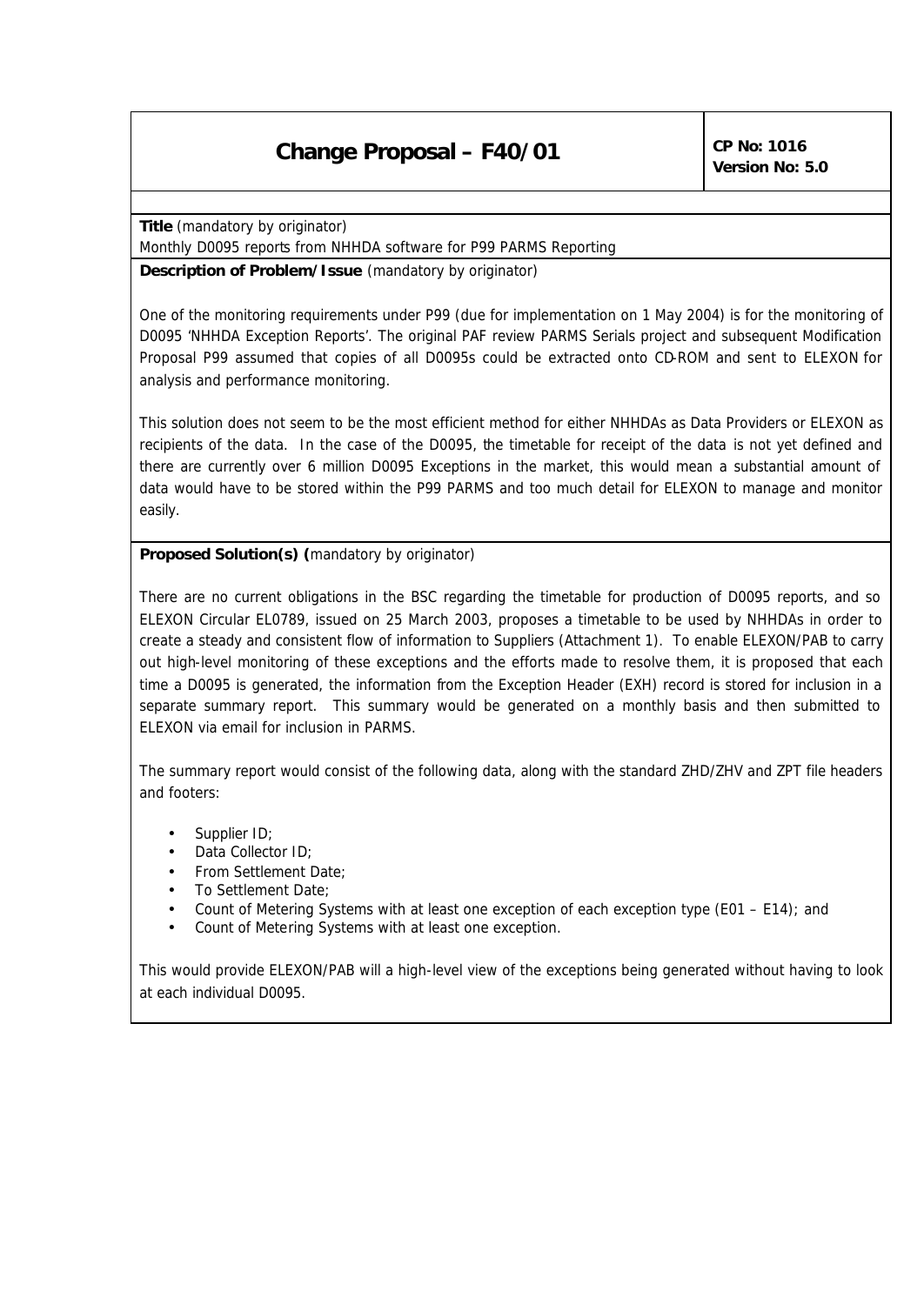## **Change Proposal – F40/01 CP No:** 1016

*Version No: 5.0*

**Justification for Change** *(mandatory by originator)*

This change should simplify the requirements for NHHDAs as the Data Providers for this information under P99. The monitoring of exceptions and instruction failures under P99 were not proposed to be Serials which should be subject to completeness checking under P99 and automated reports would remove any issues of tardiness or infrequent reporting of this information.

The report would allow ELEXON/PAB/the BSC Auditor regular access to this information and allow for simple monitoring of numbers of exceptions and instruction failures.

This report would also standardise all the reports being received by ELEXON in format and timing of receipt.

**Configurable Items Potentially Affected by Proposed Solution(s)** *(optional by Originator)*

NHHDA Software

**Impact on Core Industry Documents** *(optional by originator)*

BSCP 533 – PARMS Reporting, MIRT and TFF documentation.

**Related Changes and/or Projects** *(mandatory by BSSCo)*

P99 Implementation Project NHHDA Software